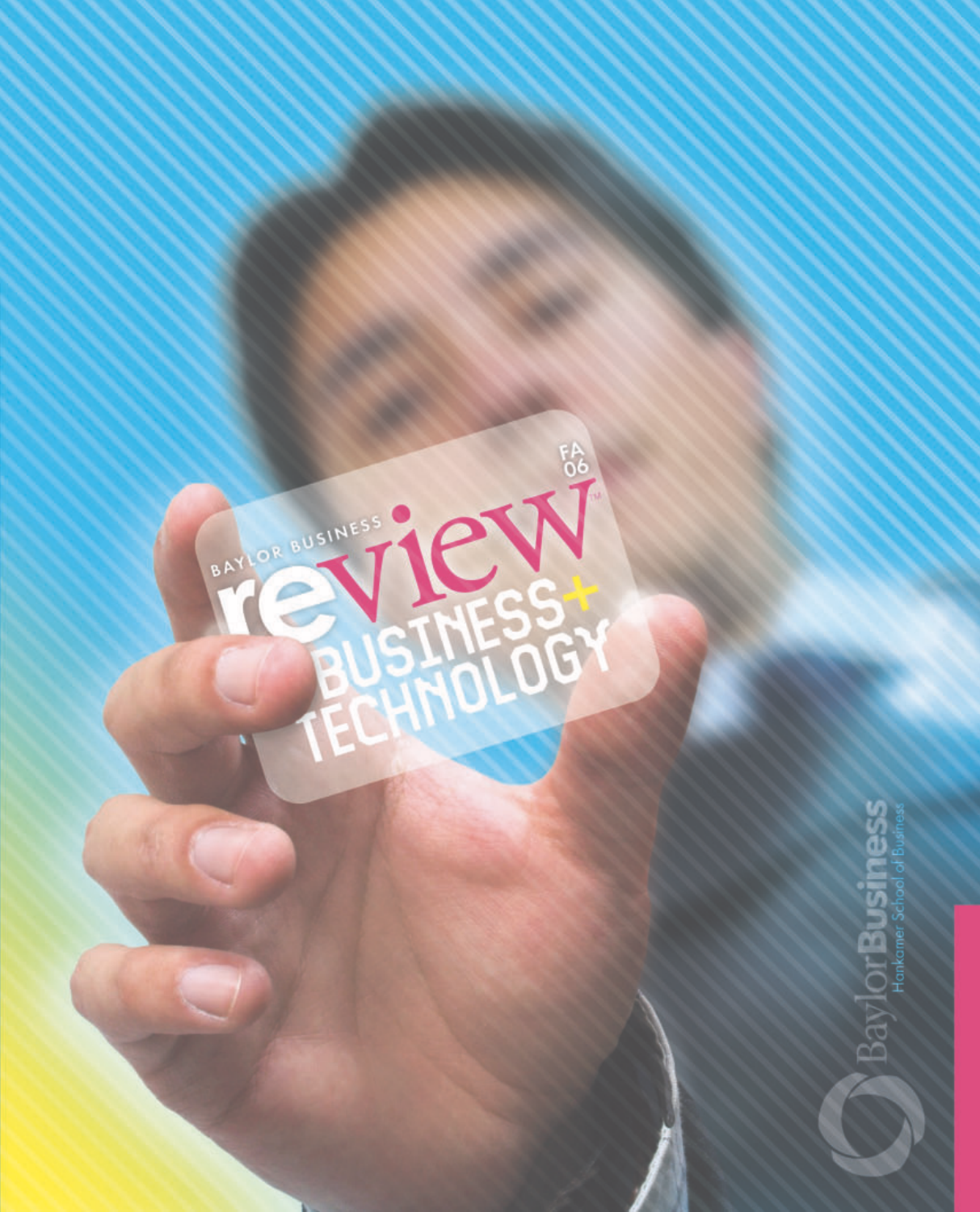# By Melanie Merrifield<br> **Healthcare**

## PLUGGING INTO PROGRESS

There's no question that technology has driven extraordinary innovation in medical science. However, while such advancement continues apace, the hot topic in healthcare today is information technology.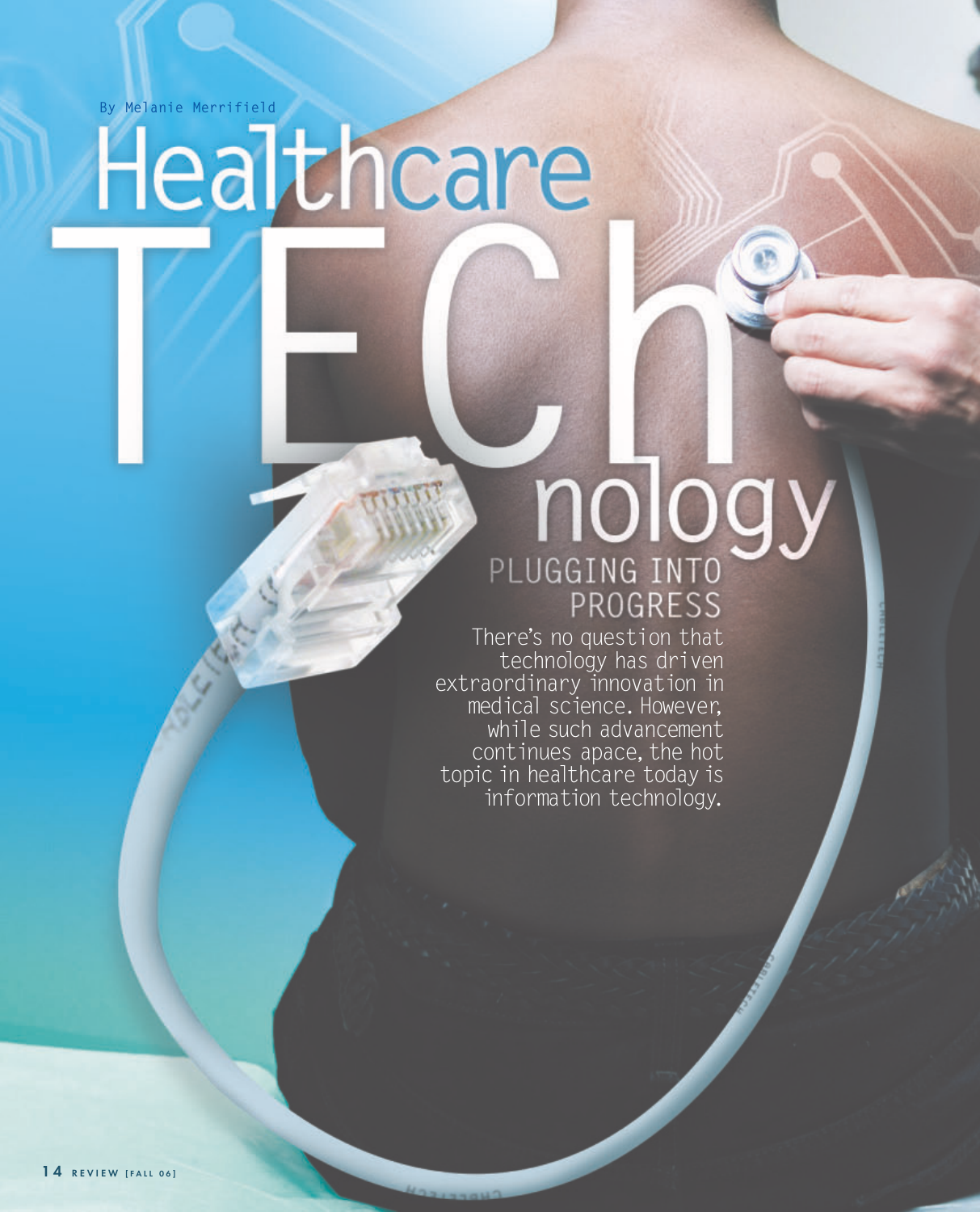he sheer volume of data about patients, protocols, medications, utilization, billing and insurance has reached near-epidemic proportions. No part of the healthcare system is immune; hospitals, physician practices and laboratories alike are obligated to manage medical information with rigorous accuracy and accountability.

Hankamer School of Business responded to this need in 2003 by introducing an MBA Healthcare Administration program.

"Healthcare information and its management is very important right now," notes Scott Garner, preceptor coordinator of Baylor's MBA healthcare administration specialization. "This is clearly an area that's of interest to growing numbers of students"

A cornerstone of the program is a seven month residency, which falls for most students at the beginning of their second year. The experience provides "real world" experience healthcare providers value greatly when screening candidates.

Garner explains. "By taking students through this type of experience, we're positioning them to compete more effectively in the marketplace."

#### » TECHNOLOGY THAT STRETCHES FROM BEDSIDE TO THE BANK

With information technology a defining – some might argue the defining – force in healthcare, information technology is becoming central to everything from patient care to administration and medical records, and even blurring the lines in-between.

"A system like voice recognition charting improves accuracy that directly benefits the patient, and also has significant impact on an institution from an administrative standpoint," explains Dr. Louis Martin, professor of Radiology at Emory School of Medicine and former chief of Interventional Radiology at Emory University Hospital. "The more accurate, easier to read and accessible that chart becomes, the more useful it is to all areas of the organization."

Numerous other advances impact both care and management, and are quite literally changing the face of healthcare.

"Today, for instance, we're seeing distance clinics emerge where patients are seen by a nurse practitioner instead of a physician," observes Sean M. Haynes, Baylor MBA – Healthcare/MSIS candidate. "A physician can be patched in by video and do a distance consult. This is a cost-saving solution, especially in rural areas, and can make available to a facility specialists they could not afford to keep on staff."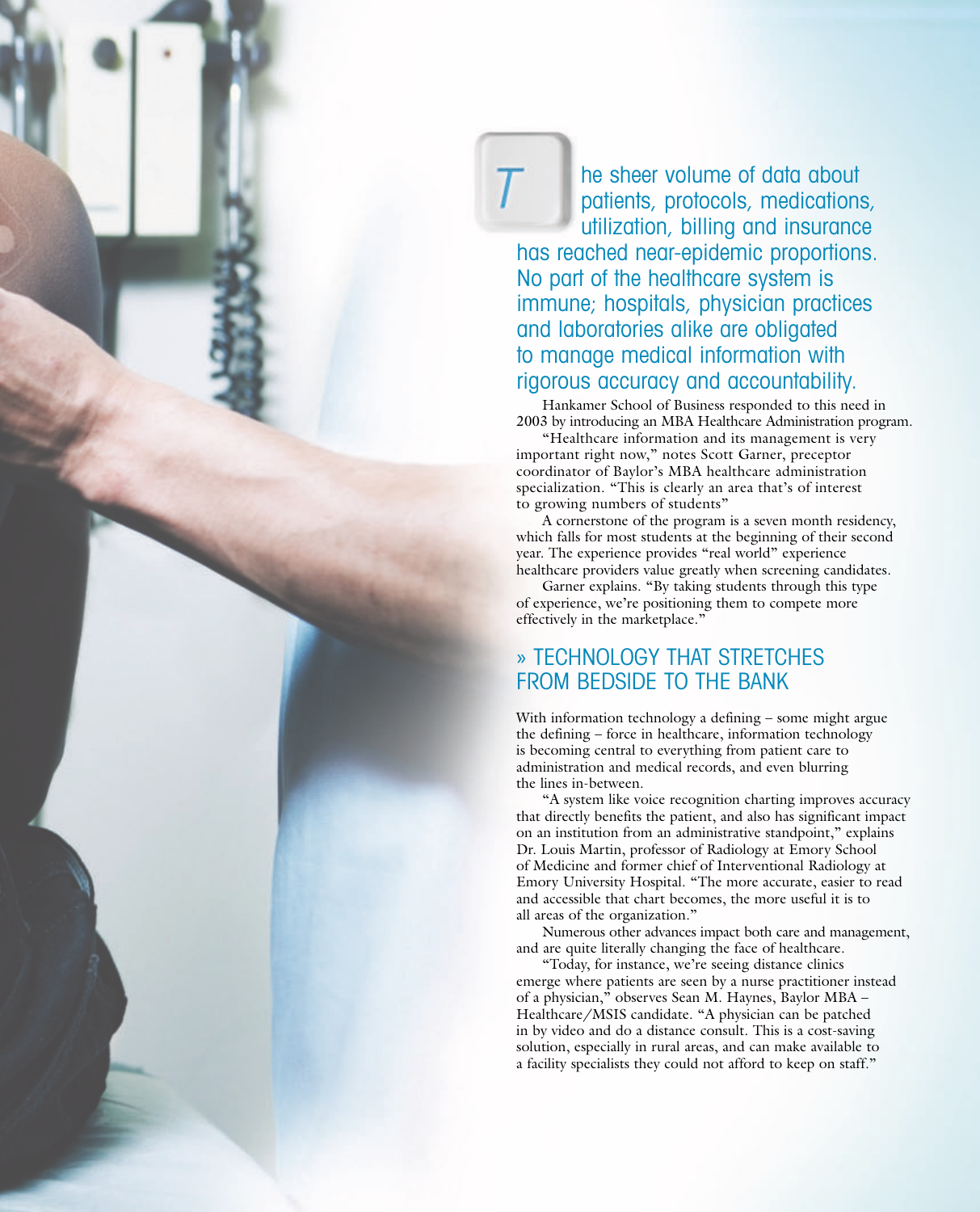#### » THE CHANGING FACES OF PATIENT CARE

As scanning and monitoring modalities like CT scans, MRIs, heart monitors and numerous others move from analog to digital, their data can be sent real-time around the world. "These images are no longer subject to location. They can be shipped off to be read and sent back."

"Robotics is another big force on the horizon," notes Haynes. "These minimally invasive procedures can have patients up and mobile in three days, not three weeks. That's a significant development for both patient care and for cost management."

Early detection is another area where technology, and the required IT underpinning will expand medicine's future scope. "Cancer, for example, is now considered a long term disease, as diagnosis is enabled by more granular imaging," Haynes adds.

Close to home, at Dallas-Fort Worth's Baylor University Medical Center, surgeons have developed a laparoscopic version of the gastric bypass for obese patients, enabling most to leave the hospital within 23 hours. This is a significant improvement over the complex open gastric bypass procedure, which requires several days' stay, post op.

#### » IT INNOVATION — AND COST

Not only does all this innovation demand new systems and approaches to data management, it also comes with a high price tag. Most institutions are actually earmarking between one and three percent of annual operating budget for IT. Small wonder the business world is taking the challenge seriously.

Senior hospital executives responding to a *Modern Healthcare* 2005 survey indicated their primary near-term IT priority to be the electronic health record (EHR). A key impetus in the increased interest in the EHR was the 2004 pledge by President George W. Bush to establish an interoperable system of health records within a decade.

The total national cost of introducing this system has been estimated at \$276 billion to \$320 billion over 10 years. Some industry observers believe that the challenges of building such a national infrastructure are comparable to those of putting a man on the moon, and that the project is more likely to require several decades to complete.

Much of the cost and complexity of healthcare IT management is a result of the Health Insurance Portability and Accountability Act (HIPAA), originating in 1996 and reaching final form in 2003. This ground-breaking legislation ambitiously proposed to simplify and standardize the transfer and storage of patient information, with a mandate to protect patient rights and privacy with carefully defined security protocols.

However, even with stringent HIPAA regulations, there remains room for much subjectivity. It is in both system-building and management of compliance that finely honed management training and skills are essential.

#### » MAJOR CHALLENGES AHEAD: ACCEPTANCE AND COMPLIANCE

Another key issue in this brave new world of medical technology management is the varying degrees of acceptance among practitioners. Clearly, technology is a younger folks' game, with older practitioners sometimes only embracing technology in a rudimentary way.

"Physicians are using more healthcare information technology in their clinical practices, but in some cases the use may well be fairly rudimentary, such as looking up information about drugs and unfamiliar diseases on the Internet vs. a printed reference" reports Joseph Conn in *Modern Healthcare*. "But many of them lack sophisticated systems."

Michelle Nelson, Baylor MBA Healthcare candidate, recently spent her residency at Bearing Point Healthcare Group in San Francisco as part of a Change Management team.

"It was such an enlightening experience. Our challenge was to oversee our client's adoption of electronic medical records system," states Nelson. "Because I worked as a nurse for many years, I can see the advantage of all this technology from the caregiver perspective. But there is a sharp learning curve, because this kind of technology assumes and requires a certain level of technical savvy from its users.

"The biggest hurdle seems to be getting everyone in an organization to buy in and take ownership of the change."

One area where major advances in healthcare technology and IT are at the leading edge is in the military. Kevin Peck, a Baylor MBA Healthcare graduate, is now deployed to Iraq as Chief Information Officer of a field hospital there.

He suggests that "the military will end up being a model for the health record, like it has been for so many other medical innovations. EMR development (electronic medical records) is moving forward far faster than in civilian life." (See sidebar.)

"The EMR hasn't been rolled out yet. It's in field testing now. But there's so much more standardization across the board compared to civilian life," says Peck. "For instance, there's just one form for requesting medication. It's really much simpler than the various forms in civilian use."

"Of course, security and privacy are much more guarded in the military," he continues. "They just came out in April with new ARMY regulations regarding handling of medical records. If you're negligent, it can end your career. You're dealing with the uniform code of military justice. In effect, all medical records are the Commander's possession. All medical records are kept in a records room and under lock and key at all times, with controlled access and afterwards immediately locked down. As CIO, I'm responsible. If anyone wants to see them, release of information must be through patient information division and LEGAL and HIPAA. Rules exist regarding may see records, what parts of records and under what conditions. Everything is documented."

"Army deployed hospitals are mirror image of what you'd see here. Facilities are every bit as good as what we have here in the States. But in a tent.

Some tent. It may just define the future of medical IT.